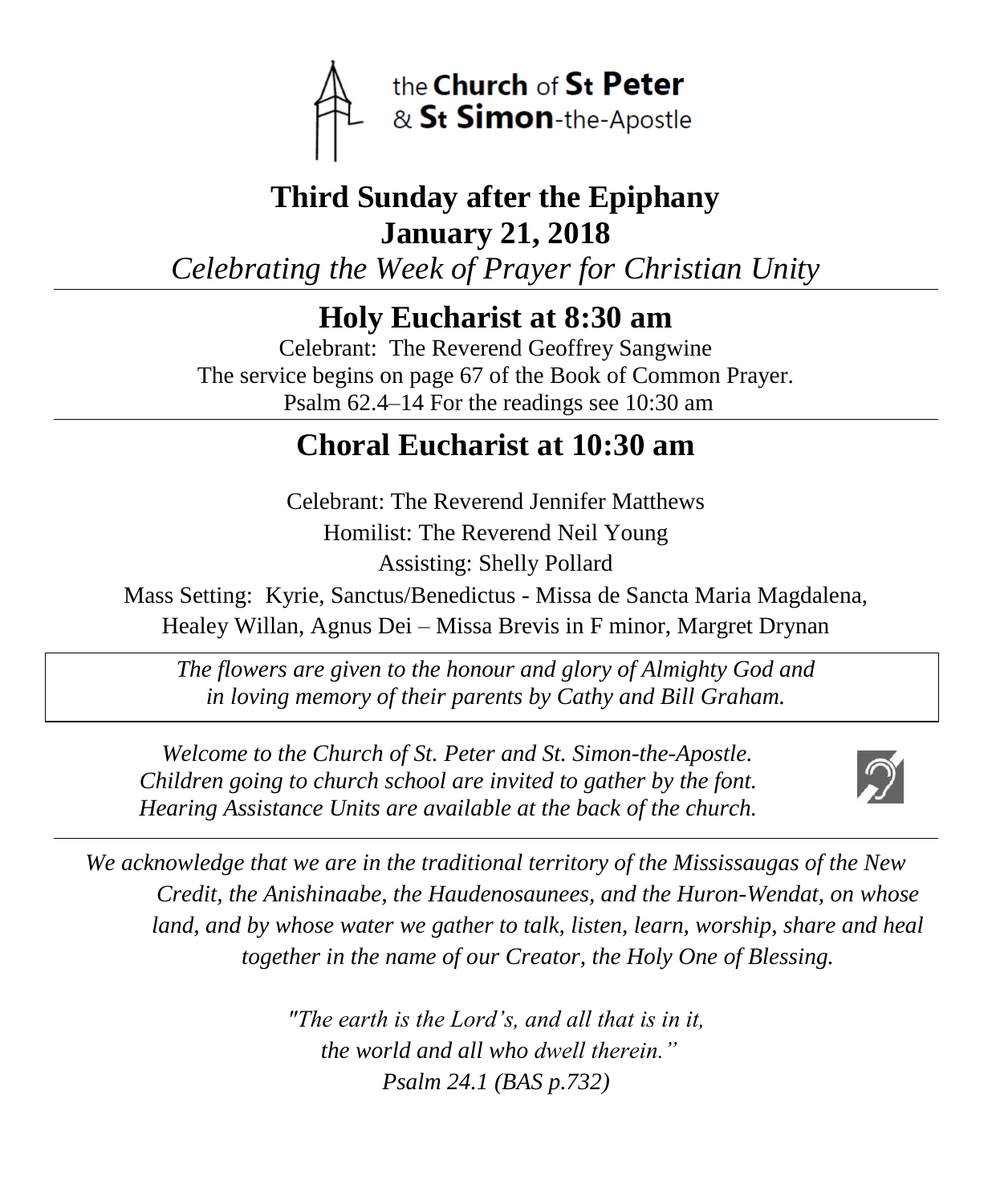### **Prelude** *Prelude in C BWV 934 (Little)* J.S. BACH **Gathering of the Community Hymn 383** *Jesus shall reign where'er the sun* **DUKE STREET** *Celebrant* The grace of our Lord Jesus Christ, and the love of God, and the fellowship of the Holy Spirit, be with you all. *All* **And with thy spirit.** *Celebrant* Almighty God, *All* **unto whom all hearts be open, all desires known, and from whom no secrets are hid: cleanse the thoughts of our hearts by the inspiration of thy Holy Spirit, that we may perfectly love thee, and worthily magnify thy holy name; through Christ our Lord. Amen.** *Celebrant* Our Lord Jesus Christ said: hear, O Israel, the Lord our God is one Lord; and thou shalt love the Lord thy God with all thy heart, and with all thy soul, and with all thy mind, and with all thy strength. This is the first and great commandment. And the second is like unto it: thou shalt love thy neighbour as thyself. On these two commandments hang all the law and the prophets. *All* **Lord have mercy upon us, and write both these thy laws** CP 677 **in our hearts, we beseech thee.**

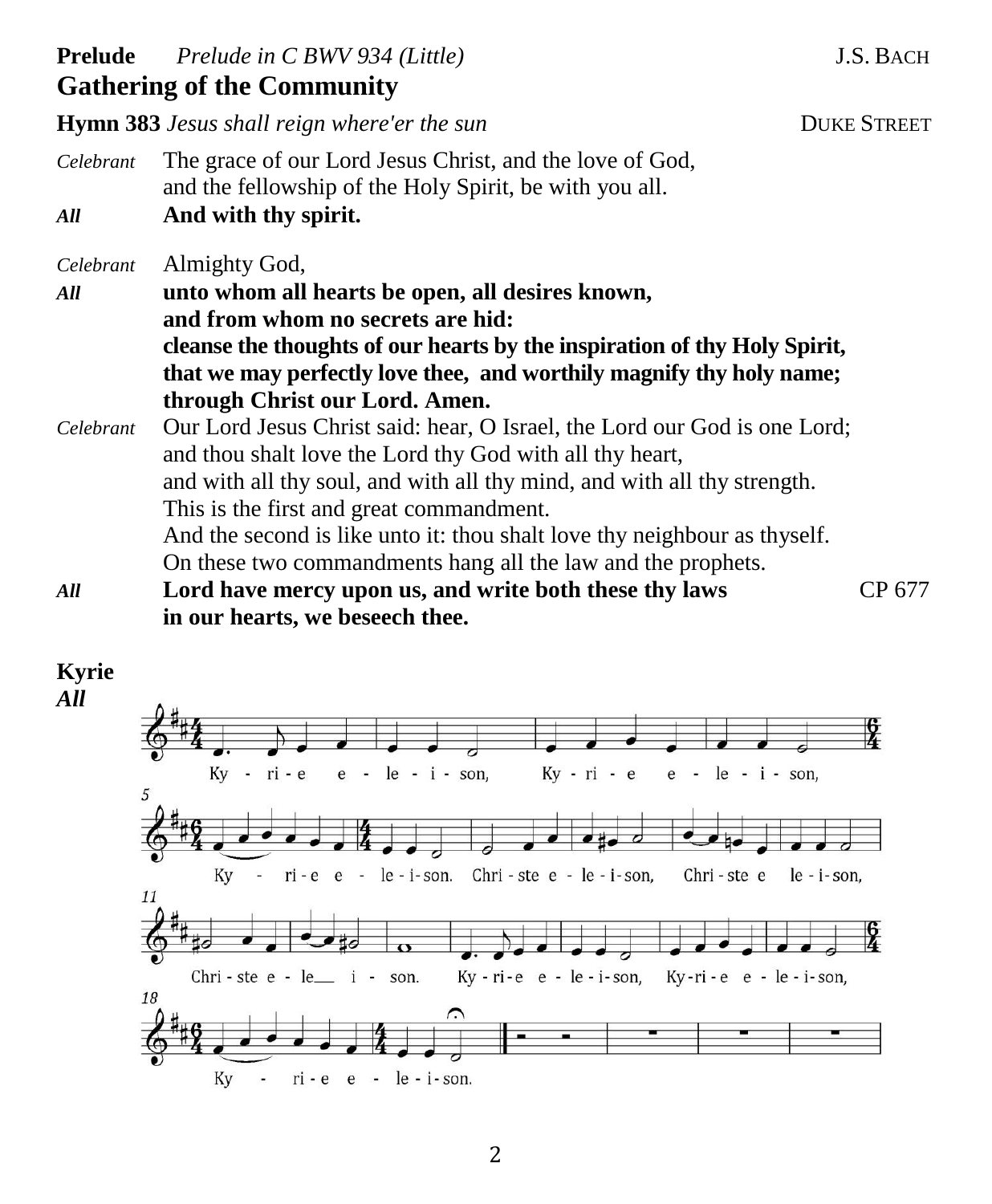*Celebrant* Glory be to God on high, *All* **and in earth peace, good will towards men. We praise thee, we bless thee, we worship thee, we glorify thee, we give thanks to thee for thy great glory, O Lord God, heavenly king, God the Father almighty. O Lord, the only-begotten Son, Jesus Christ; O Lord God, Lamb of God, Son of the Father, that takest away the sin of the world, have mercy upon us. Thou that takest away the sin of the world, receive our prayer. Thou that sittest at the right hand of God the Father, have mercy upon us. For thou only art holy; thou only art the Lord; thou only, O Christ, with the Holy Ghost, art most high in the glory of God the Father. Amen.**

#### **Collect of the Day**

*Celebrant* Almighty God, by grace alone you call us and accept us in your service. Strengthen us by your Spirit, and make us worthy of your call; through Jesus Christ our Lord, who lives and reigns with you and the Holy Spirit, one God, now and for ever. **Amen.**

## **Proclamation of the Word**

### **Old Testament Lesson** *Jonah 3.1–5, 10**Read by Jim O'Brian*

*Reader* The Old Testament Lesson is written in the 3<sup>rd</sup> chapter of the book of Jonah, beginning at the  $1<sup>st</sup>$  verse.

The word of the Lord came to Jonah a second time, saying, 'Get up, go to Nineveh, that great city, and proclaim to it the message that I tell you.' So Jonah set out and went to Nineveh, according to the word of the Lord. Now Nineveh was an exceedingly large city, a three days' walk across. Jonah began to go into the city, going a day's walk. And he cried out, 'Forty days more, and Nineveh shall be overthrown!' And the people of Nineveh believed God; they proclaimed a fast, and everyone, great and small, put on sackcloth. When God saw what they did, how they turned from their evil ways, God changed his mind about the calamity that he had said he would bring upon them; and he did not do it.

*Reader* The word of the Lord. *All* **Thanks be to God.**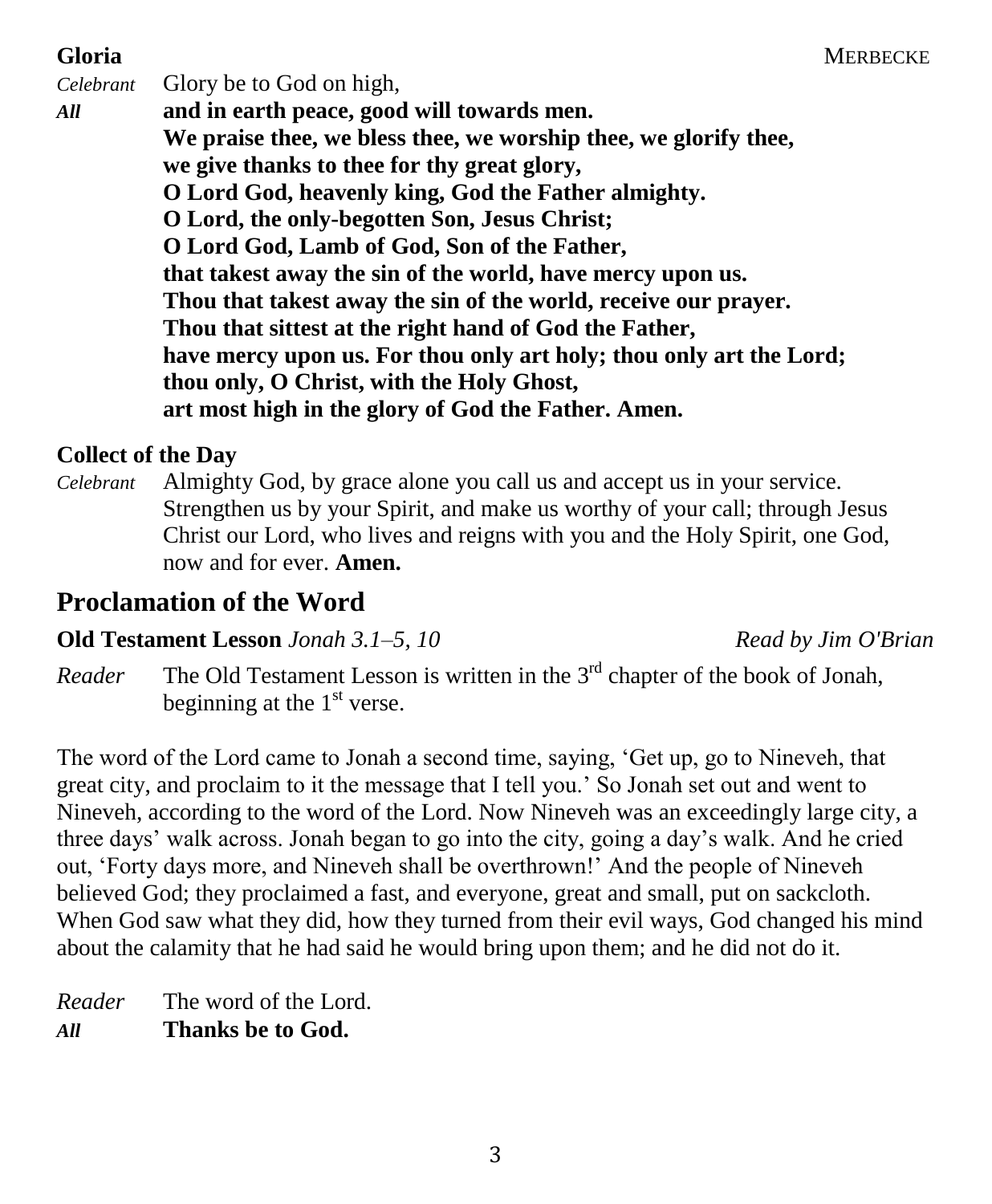

My soul, wait thou in ' silence up-on ' God; / for my ' hope ' is in ' him.

- He truly is my strength and ' my sal 'vation; / he is my defence, ' so that  $\cdot$  I ' shall not ' fall.
- In God is my 'health and  $\cdot$  my ' glory: / the rock of my might, ' and in ' God is  $\cdot$  my ' trust.
- O put your trust in him ' alway, ye ' people: / pour out your hearts before him, for ' God ' is our ' hope.
- As for the children of earth, they are but vanity; yea, the children of earth ' are a de 'ceit; / upon the scales they are altogether lighter than ' vani'ty it'self.
- O trust not in wrong and robbery, give not yourselves ' unto ' vanity; / if riches increase, set ' not your ' heart up'on them.
- God spake once, and twice I have also ' heard the ' same, / that power be' longeth ' unto ' God;

And that thou, ' Lord, art ' merciful; / for thou renderest unto every one ac'cording ' to their ' work.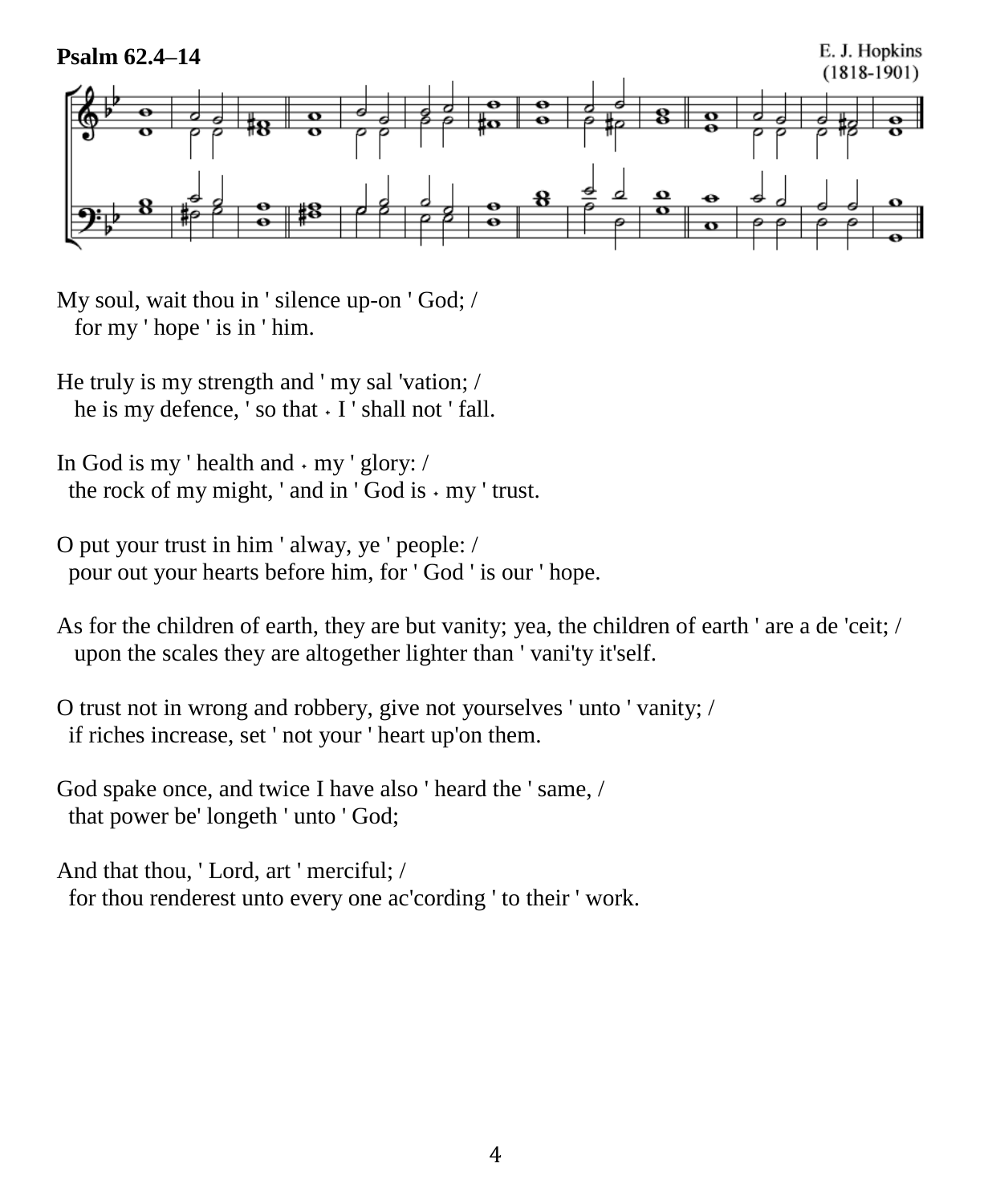**Epistle** *1 Corinthians 7.29–31* Read by Alison Jane

*Reader* The Epistle is written in the  $7<sup>th</sup>$  chapter of the letter to the Corinthians beginning at the  $29<sup>th</sup>$  verse.

I mean, brothers and sisters, the appointed time has grown short; from now on, let even those who have wives be as though they had none, and those who mourn as though they were not mourning, and those who rejoice as though they were not rejoicing, and those who buy as though they had no possessions, and those who deal with the world as though they had no dealings with it. For the present form of this world is passing away.

*Reader* The word of the Lord.

#### *All* **Thanks be to God.**

**Gradual 430** *Will you come and follow me (verses 1, 2, 5)* KELVINGROVE

| Gospel    | Mark 1.14–20                                                               |
|-----------|----------------------------------------------------------------------------|
|           | Gospeller The Lord be with you.                                            |
| All       | And with thy spirit.                                                       |
| Gospeller | The Holy Gospel is written in the $1st$ chapter of the Gospel according to |
|           | St. Mark, beginning at the 14 <sup>th</sup> verse.                         |
| All       | Glory be to thee, O Lord.                                                  |

Now after John was arrested, Jesus came to Galilee, proclaiming the good news of God, and saying, 'The time is fulfilled, and the kingdom of God has come near; repent, and believe in the good news.' As Jesus passed along the Sea of Galilee, he saw Simon and his brother Andrew casting a net into the lake—for they were fishermen. And Jesus said to them, 'Follow me and I will make you fish for people.' And immediately they left their nets and followed him. As he went a little farther, he saw James son of Zebedee and his brother John, who were in their boat mending the nets. Immediately he called them; and they left their father Zebedee in the boat with the hired men, and followed him.

|     | Gospeller The Gospel of Christ. |
|-----|---------------------------------|
| All | Praise be to thee, O Christ.    |

**Homily**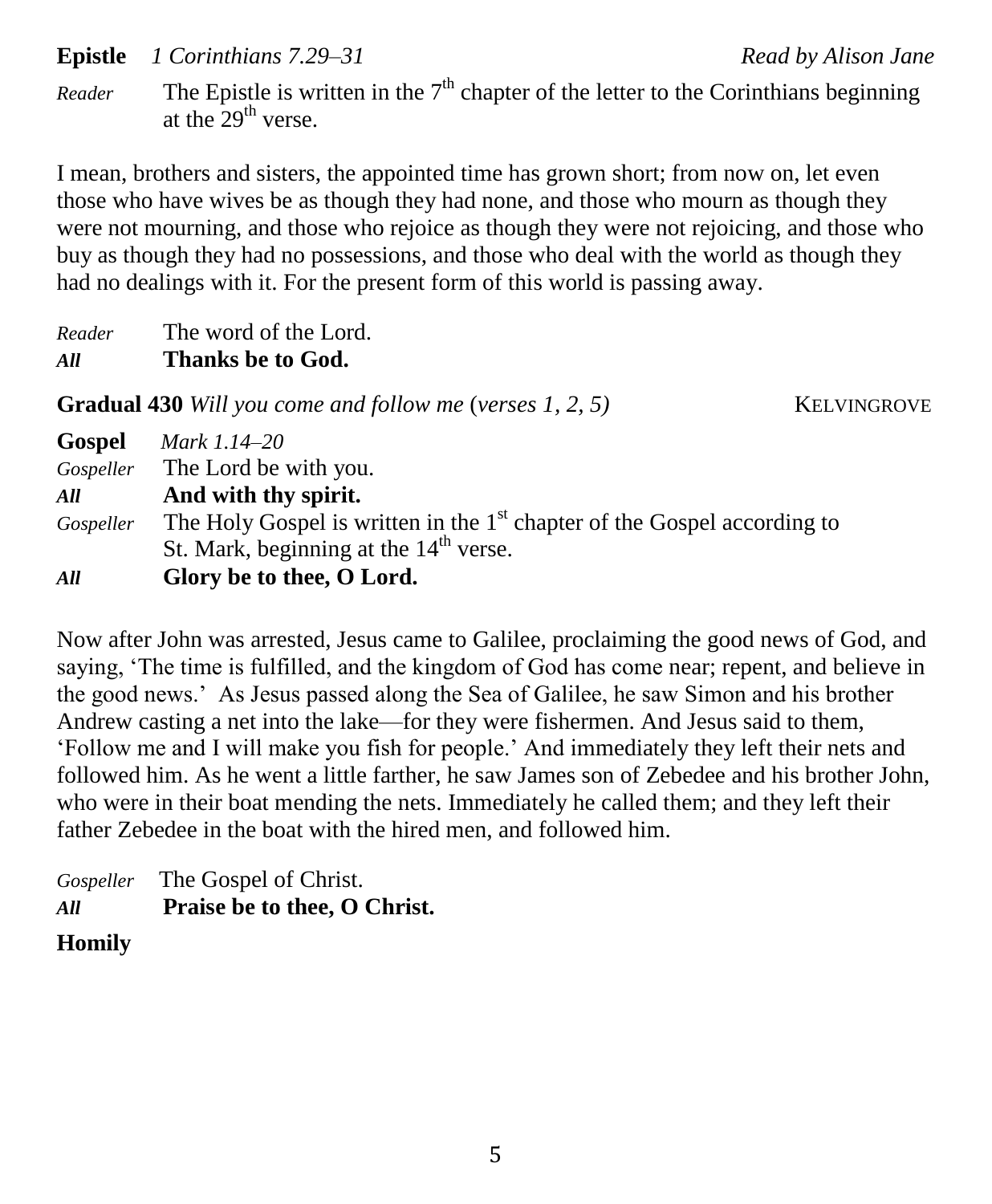#### **Nicene Creed**

*Celebrant* I believe in one God,

*All* **the Father almighty, maker of heaven and earth, and of all things visible and invisible; and in one Lord Jesus Christ, the only-begotten Son of God, begotten of the Father before all worlds, God, of God; Light, of Light; very God, of very God; begotten, not made; being of one substance with the Father; through whom all things were made: who for us and for our salvation came down from heaven, and was incarnate by the Holy Ghost of the Virgin Mary, and was made man, and was crucified also for us under Pontius Pilate. He suffered and was buried, and the third day he rose again, according to the scriptures, and ascended into heaven, and sitteth on the right hand of the Father. And he shall come again with glory to judge both the quick and the dead: whose kingdom shall have no end. And I believe in the Holy Ghost, the Lord, the giver of life, who proceedeth from the Father and the Son, who with the Father and the Son together is worshipped and glorified, who spake by the prophets. And I believe one, holy, catholic, and apostolic Church. I acknowledge one baptism for the remission of sins. And I look for the resurrection of the dead, and the life of the world to come. Amen.**

**Prayers of the People** *Please kneel or stand, as able. Led by Glenna Sims-Bonk*

*Response* Lord, in your mercy… **Hear our prayer**

#### **Confession and Absolution**

| Celebrant | Hear what comfortable words our Saviour Christ saith unto all that truly turn to him:<br>Come unto me all that labour and are heavy laden, and I will refresh you. |                            |
|-----------|--------------------------------------------------------------------------------------------------------------------------------------------------------------------|----------------------------|
|           | God so loved the world, that he gave his only-begotten Son, to the end<br>that all that believe in him should not perish, but have eternal life.                   | Matthew 11.28<br>John 3.16 |
|           | Hear also what Saint Paul saith: This is a true saying, and worthy of all<br>to be received, that Christ Jesus came into the world to save sinners.                | 1 Timothy 1.15             |
|           | Hear also what Saint John saith: If anyone sin, we have an Advocate with the Father,<br>Jesus Christ the righteous; and he is the propitiation for our sins:       |                            |
|           | and not for ours only, but also for the sins of the whole world.                                                                                                   | 1 John 2.1.2               |

Let us confess our sins to almighty God.

*Silence is kept. Please kneel, as able.*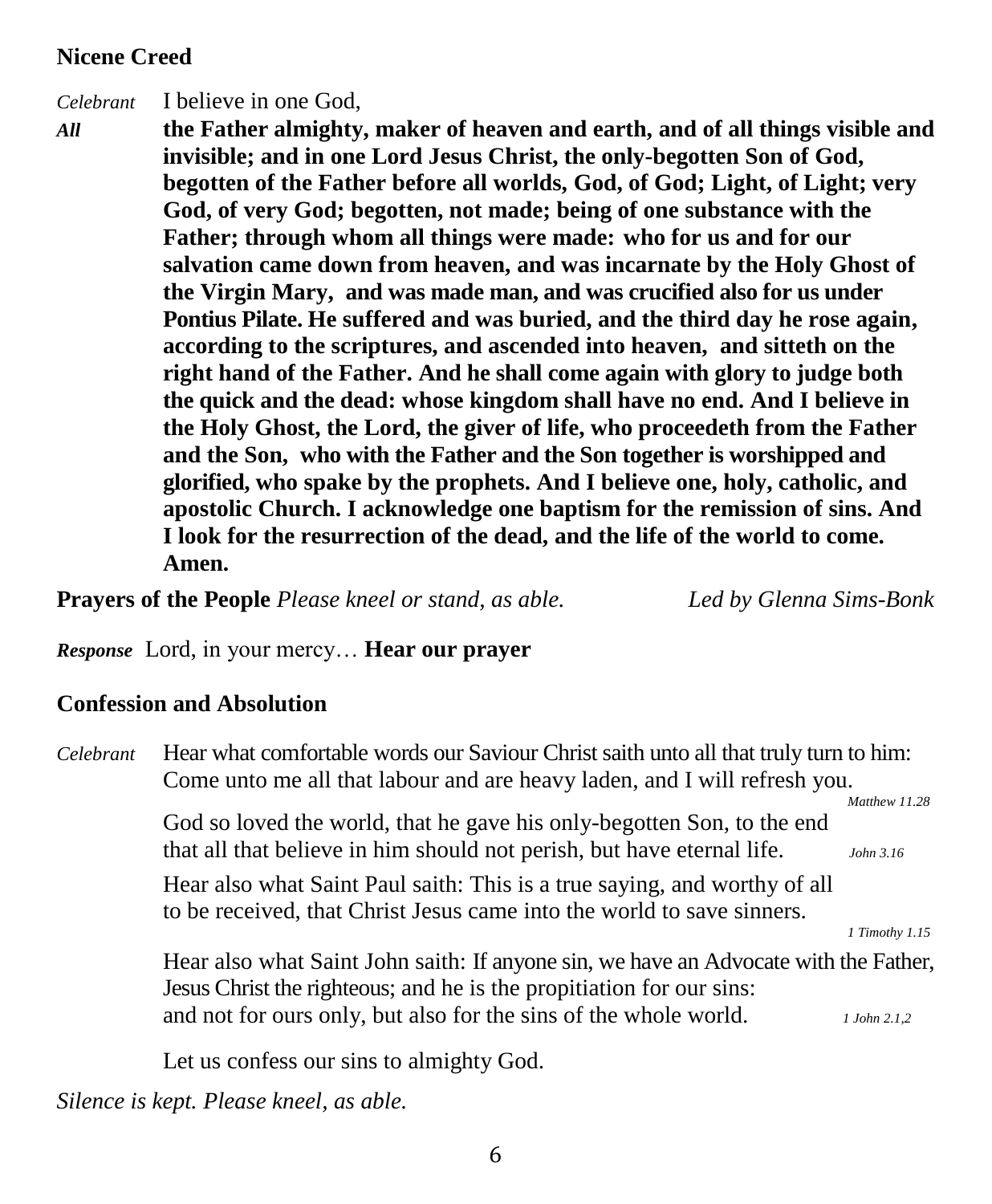*Celebrant* Almighty God,

*All* **Father of our Lord Jesus Christ, maker of all things and judge of all people: we acknowledge and confess our manifold sins and wickedness, which we from time to time most grievously have committed, by thought, word and deed, against thy divine majesty. We do earnestly repent, and are heartily sorry for these our misdoings. Have mercy upon us, most merciful Father; for thy Son our Lord Jesus Christ's sake, forgive us all that is past; and grant that we may ever hereafter serve and please thee in newness of life, to the honour and glory of thy name; through Jesus Christ our Lord. Amen.**

*The Absolution is pronounced.*

#### **The Peace**

*Celebrant* The peace of the Lord be always with you.

#### *All* **And with thy spirit.**

*We invite you to share a sign of peace with those near you – a handshake, slight bow or other form of greeting. Please respect the wishes of those who prefer not to shake hands.*

## **Celebration of the Eucharist**

**Offertory Hymn 273** *Sing of Andrew, John's Disciple* ABBOT'S LEIGH

#### **Prayer over the Gifts**

*Celebrant* Loving God, before the world began you called us. Make holy all we offer you this day, and strengthen us in that calling. We ask this in the name of Jesus Christ the Lord. **Amen.**

### **Great Thanksgiving CP 682**

- *Celebrant* The Lord be with you.
- *All* **And with thy spirit.**
- *Celebrant* Lift up your hearts.
- *All* **We lift them up unto the Lord.**
- *Celebrant* Let us give thanks unto our Lord God.
- *All* **It is meet and right so to do.**
- *Celebrant* It is very meet, right, and our bounden duty, that we should at all times, and in all places, give thanks unto thee, O Lord, holy Father, almighty, everlasting God, creator and preserver of all things. Who by water and the Holy Spirit hast made us a holy people in Jesus Christ our Lord; thou dost renew that mystery in bread and wine and nourish us, to show forth thy glory in all the world. Therefore with angels and archangels, and with all the company of heaven, we laud and magnify thy glorious name; evermore praising thee and saying: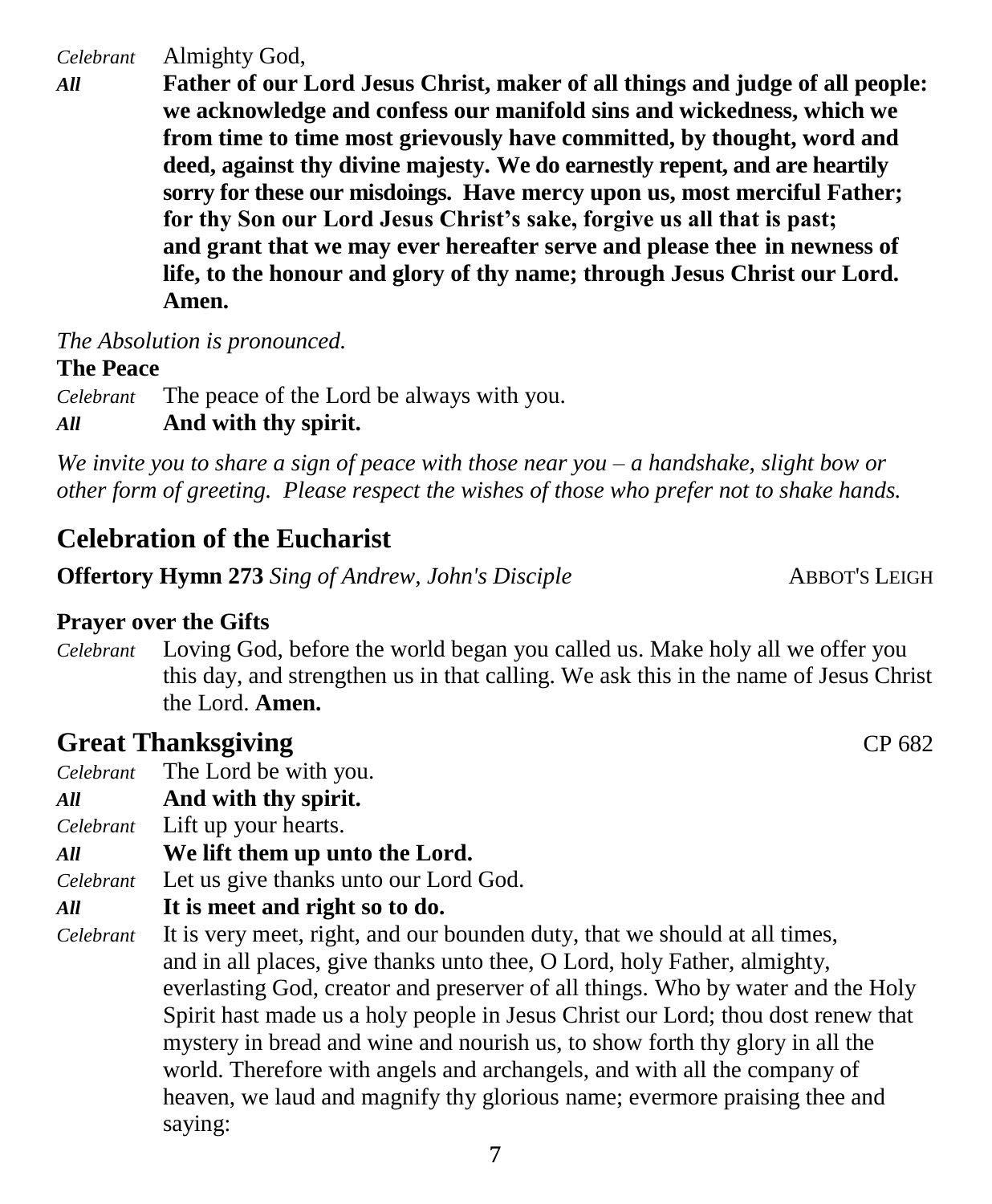*The Celebrant continues with the preface. Then is sung:*



*Celebrant* Blessing and glory and thanksgiving be unto thee, almighty God, our heavenly Father, who of thy tender mercy didst give thine only Son Jesus Christ to take our nature upon him, and to suffer death upon the cross for our redemption; who made there, by his one oblation of himself once offered, a full, perfect, and sufficient sacrifice, oblation, and satisfaction, for the sins of the whole world; and did institute, and in his holy Gospel command us to continue, a perpetual memorial of that his precious death, until his coming again. Hear us, O merciful Father, we most humbly beseech thee; and grant that we receiving these thy creatures of bread and wine, according to thy Son our Saviour Jesus Christ's holy institution, in remembrance of his death and passion, may be partakers of his most blessed body and blood; who, in the same night that he was betrayed, took bread; and, when he had given thanks, he brake it; and gave it to his disciples, saying, "Take, eat; this is my body which is given for you: do this in remembrance of me." Likewise after supper he took the cup; and when he had given thanks, he gave it to them, saying, "Drink ye all, of this; for this is my blood of the new covenant, which is shed for you and for many for the remission of sins: Do this, as oft as ye shall drink it, in remembrance of me. "Wherefore, O Father, Lord of heaven and earth, we thy humble servants, with all thy holy Church, remembering the precious death of thy beloved Son, his mighty resurrection, and glorious ascension, and looking for his coming again in glory, do make before thee, in this sacrament of the holy bread of eternal life and the cup of everlasting salvation, the memorial which he hath commanded: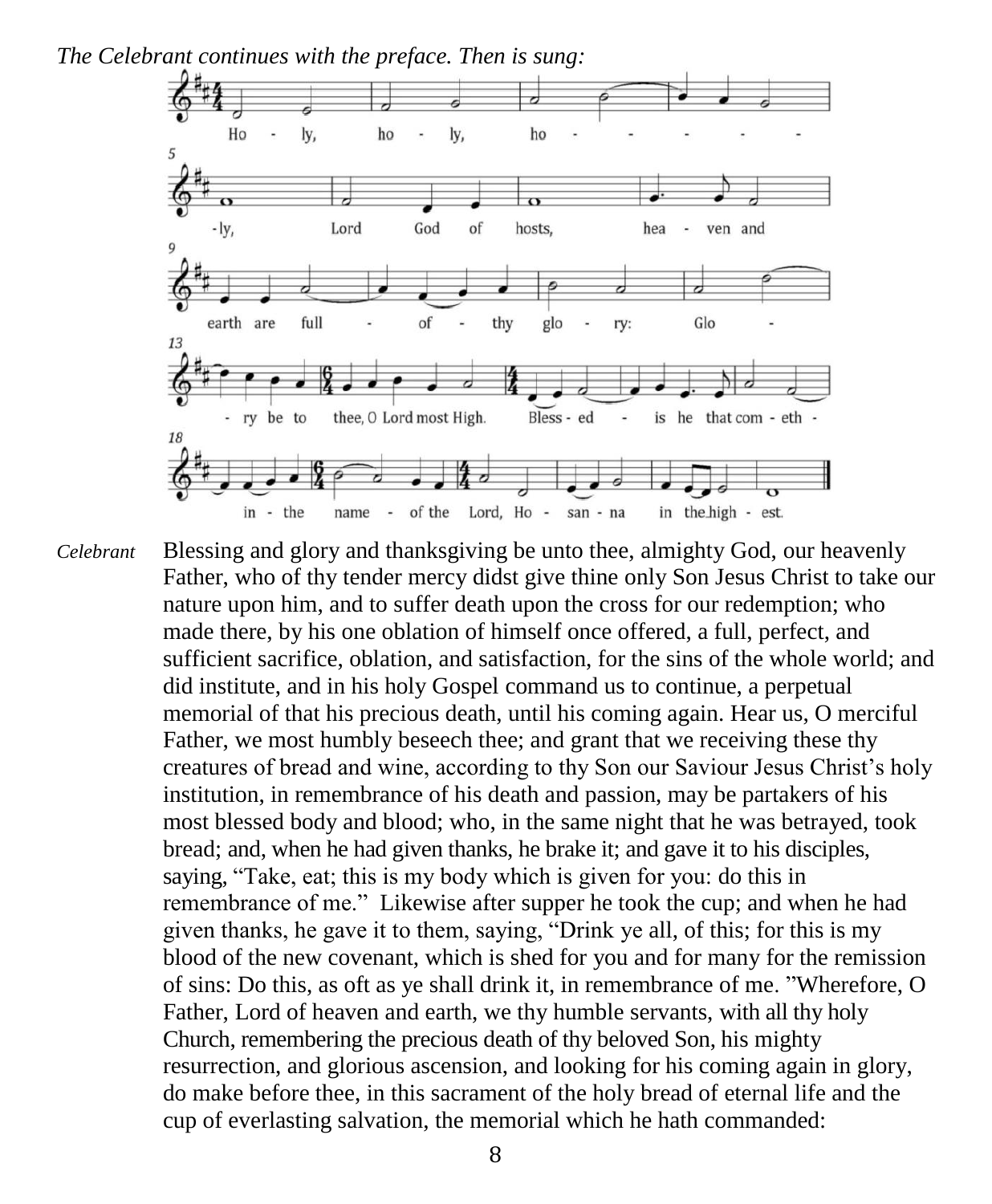#### *All* **We praise thee, we bless thee, we thank thee, and we pray to thee, Lord our God.**

*Celebrant* And we entirely desire thy fatherly goodness mercifully to accept this our sacrifice of praise and thanksgiving, most humbly beseeching thee to grant, that by the merits and death of thy Son Jesus Christ, and through faith in his blood, we and all thy whole Church may obtain remission of our sins, and all other benefits of his passion; and we pray that by the power of thy Holy Spirit, all we who are partakers of this holy communion may be fulfilled with thy grace and heavenly benediction; through Jesus Christ our Lord, by whom and with whom, in the unity of the Holy Spirit, all honour and glory be unto thee, O Father Almighty, world without end. **Amen.**

#### **Lord's Prayer**

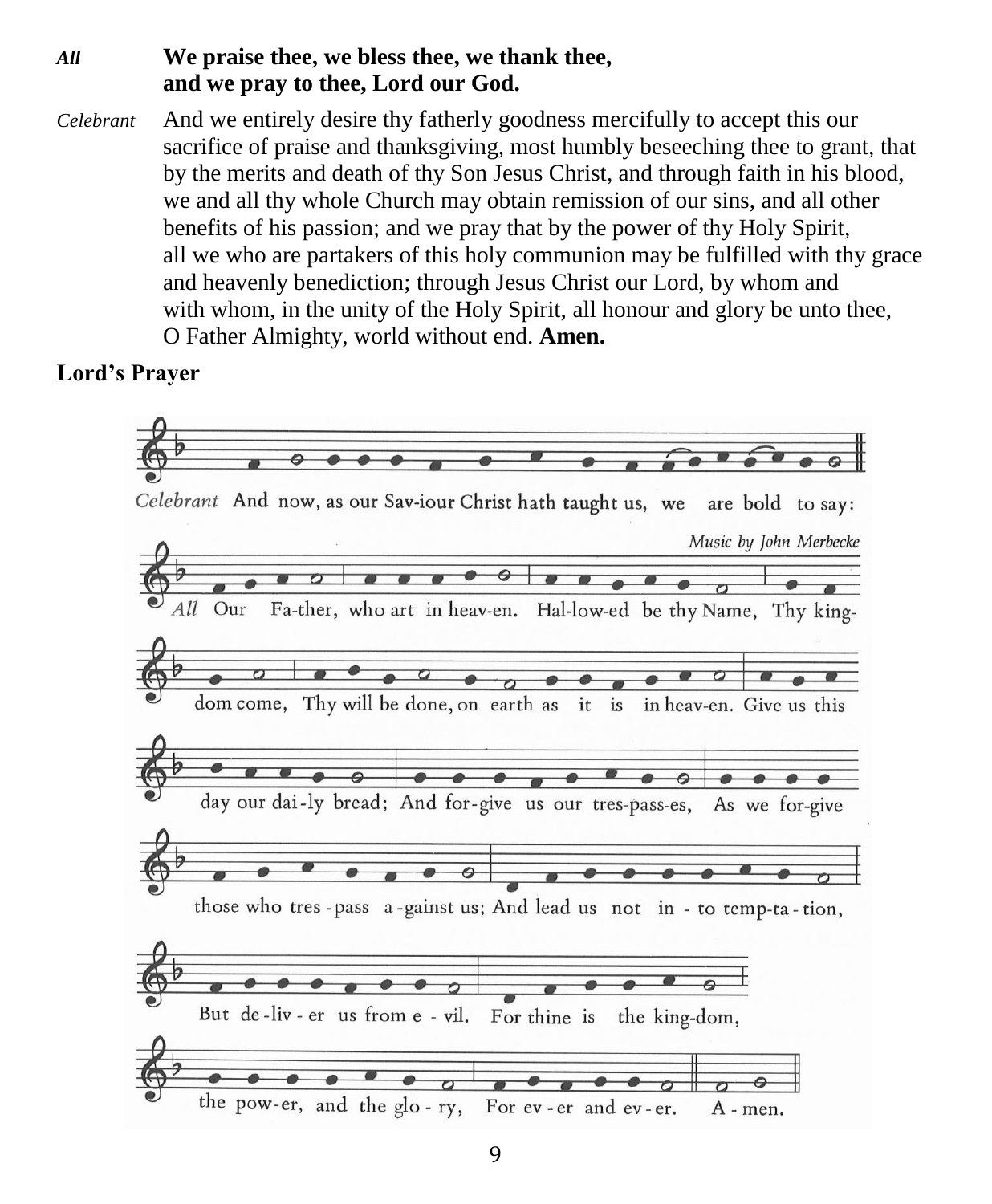#### **Breaking of the Bread**

*Celebrant* "I am the bread which has come down from heaven," says the Lord. *All* **Give us this bread for ever.** *Celebrant* "I am the vine, you are the branches." *All* **May we dwell in him, as he lives in us.**

**Agnus Dei** *Missa Brevis in F minor* MARGRET DRYNAN

*Choir* O Lamb of God, that takest away the sin of the world, have mercy upon us. O Lamb of God, that takest away the sin of the world, have mercy upon us. O Lamb of God, that takest away the sin of the world, grant us thy peace.

#### **Holy Communion**

*All baptized Christians are welcome to receive Communion. Please do not dip the consecrated bread into the wine - Drinking from the chalice is considered safe from the point of view of public health. You are also welcome to receive only the bread, if you prefer. Indicate this by holding your arms crossed over your chest as the chalice passes; this is also a way to receive a blessing rather than communion. Gluten-free communion wafers are available – please let the administering priest know.*

**Hymn 60** *I come with joy* LAND OF REST

**Motet** *A Prayer of St. Richard of Chichester* **<b>PAUL AYRES PAUL AYRES** 

*O holy Jesus, most merciful redeemer, friend and brother, may I know thee more clearly, love thee more dearly, and follow thee more nearly.*

#### **Prayer after Communion** *Please stand.*

*Celebrant* Gracious God, our hands have taken holy things; our lives have been nourished by the body of your Son. May we who have eaten at this holy table be strengthened for service in your world. We ask this in the name of Jesus Christ the Lord. **Amen.**

#### **Doxology**

*Celebrant* Glory to God,

*All* **whose power, working in us,**

**can do infinitely more than we can ask or imagine. Glory to God from generation to generation, in the Church and in Christ Jesus, for ever and ever. Amen.**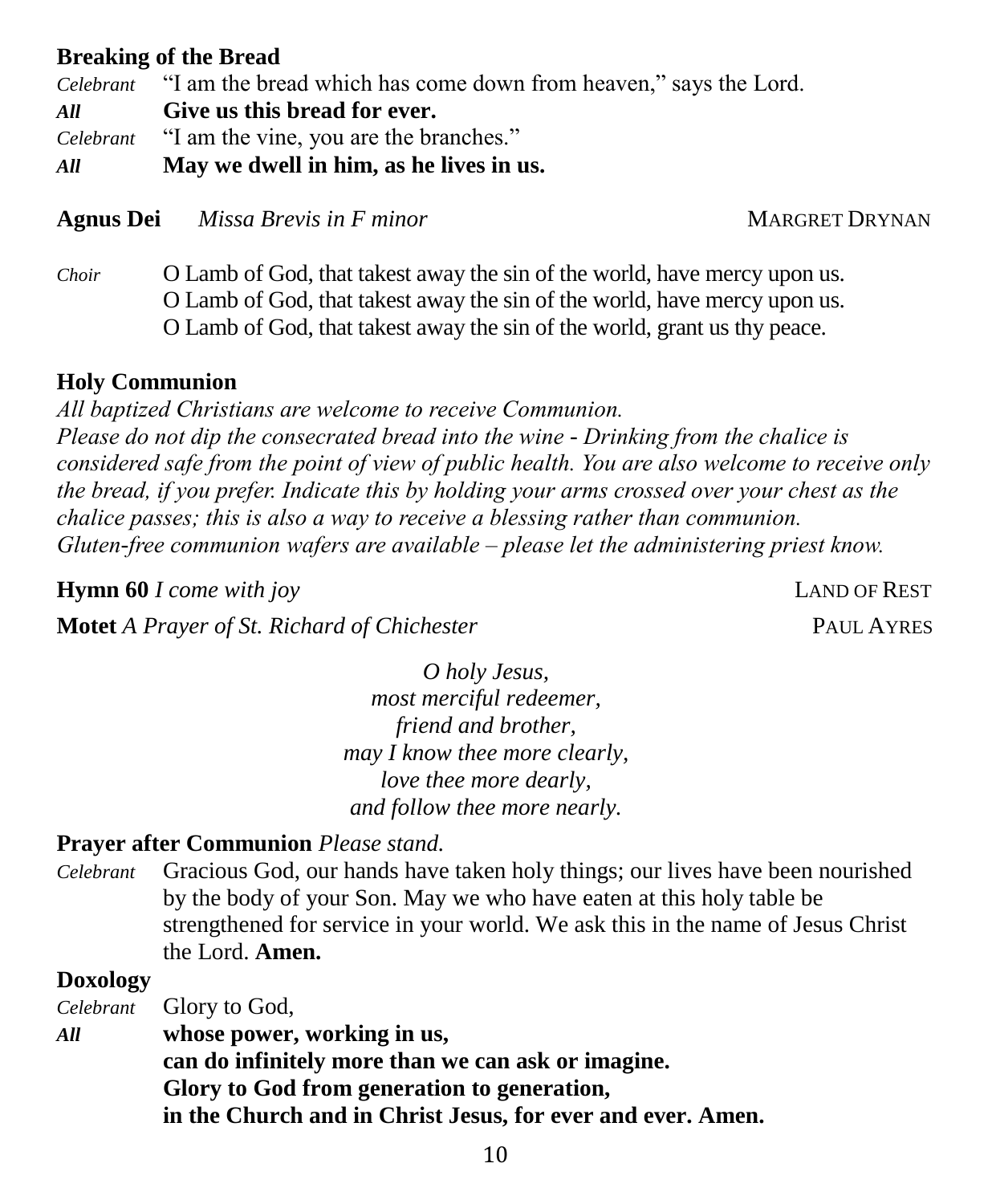**Blessing**

**Announcements** *Please be seated.*

**Hymn 526** *God is our fortress and our rock* EIN' FESTE BURG

#### **Dismissal**

*Celebrant* Go in peace to love and serve the Lord. Alleluia. *All* **Thanks be to God. Alleluia.**

**Postlude** *Allegro, Fantasy No 2* CAMILLE SAINT-SAËNS

## **Social Justice & Advocacy Vestry Motion 2018: Affordable Housing and Homelessness**

All levels of government need to work together to build and sustain affordable housing. We, the vestry of [name of parish] in the Diocese of Toronto, urge the provincial government to:

1. Develop and implement a comprehensive plan to increase and maintain the available stock of affordable housing in Ontario.

2. Develop specific strategies to address the needs of communities and populations experiencing disproportionately high levels of inadequate housing, including members of Indigenous and racialized communities, newcomers to Canada, seniors, youth, survivors of domestic violence, and people living with mental illness or addictions.

- 3. Work with the federal government to maximize the impact of the National Housing Strategy on housing in Ontario.
- 4. Work with municipalities to ensure that emergency shelters are adequately funded to meet the needs of their communities.

For further information and resources on this issue, please see http://www.toronto.anglican.ca/sjac